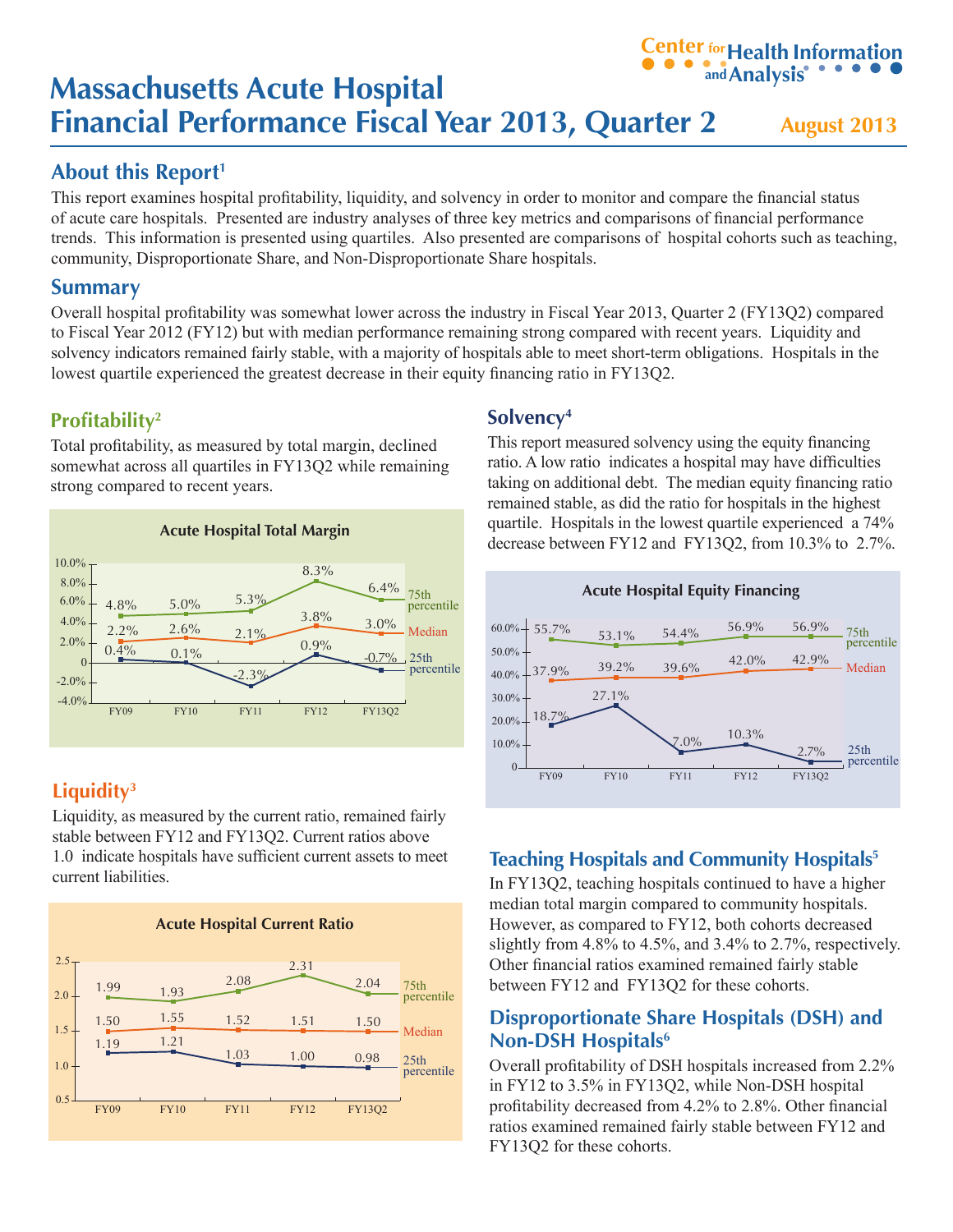|                                                                                  |              |                  | Profitability                 | Liquidity            | Solvency                |                               |
|----------------------------------------------------------------------------------|--------------|------------------|-------------------------------|----------------------|-------------------------|-------------------------------|
| <b>Hospital Name</b>                                                             | <b>Type</b>  |                  | <b>Total Margin</b>           | <b>Current Ratio</b> | <b>Equity Financing</b> | <b>Profit (Loss)</b>          |
|                                                                                  |              |                  | <b>Multi-Hospital Systems</b> |                      |                         |                               |
| <b>Baystate Health System Hospitals</b>                                          |              |                  |                               |                      |                         | \$54,555,000                  |
| Baystate Franklin Medical Center                                                 |              | D                | $-1.47%$                      | 1.74                 | 53%                     | $(\$563,000)$                 |
| Baystate Mary Lane Hospital                                                      |              |                  | $-2.57%$                      | 1.83                 | 66%                     | $(\$329,000)$                 |
| <b>Baystate Medical Center</b>                                                   | T            | D                | 10.94%                        | 2.99                 | 44%                     | \$55,447,000                  |
| <b>Berkshire Health System Hospitals</b>                                         |              |                  |                               |                      |                         | \$18,909,114                  |
| Berkshire Medical Center                                                         | T            | D                | 9.81%                         | 1.41                 | 58%                     | \$17,484,379                  |
| Fairview Hospital                                                                |              | D                | 6.35%                         | 1.01                 | 50%                     | \$1,424,735                   |
| <b>Cape Cod Health Care System Hospitals</b>                                     |              |                  |                               |                      |                         | \$15,972,694                  |
| Cape Cod Hospital                                                                |              | D                | 4.63%                         | 1.32                 | 52%                     | \$9,449,825                   |
| Falmouth Hospital                                                                |              | $\mathbf D$      | 8.70%                         | 0.80                 | 73%                     | \$6,522,869                   |
| <b>Care Group Hospitals</b>                                                      |              |                  |                               |                      | 43%                     | \$91,027,312                  |
| Beth Israel Deaconess Hospital - Needham<br>Beth Israel Deaconess Medical Center | T            |                  | 1.77%<br>9.43%                | 2.03<br>3.32         | 50%                     | \$559,093<br>\$67,417,000     |
| Milton Hospital                                                                  |              |                  | 10.24%                        | 1.97                 | 51%                     | \$4,413,230                   |
| Mount Auburn Hospital                                                            | $\mathbf T$  |                  | 8.59%                         | 4.80                 | 59%                     | \$13,793,989                  |
| New England Baptist Hospital                                                     |              |                  | 4.32%                         | 3.14                 | 50%                     | \$4,844,000                   |
| Partners Healthcare System Hospitals                                             |              |                  |                               |                      |                         | \$76,221,000                  |
| Brigham and Women's Hospital                                                     | $\mathbf T$  |                  | 3.44%                         | 1.26                 | 4%                      | \$41,659,000                  |
| Faulkner Hospital                                                                | $\mathbf T$  |                  | $-0.65%$                      | 1.18                 | 43%                     | $(\$611,000)$                 |
| Martha's Vineyard Hospital                                                       |              |                  | 0.71%                         | 2.56                 | 89%                     | \$201,000                     |
| Massachusetts General Hospital                                                   | T            |                  | 3.07%                         | 1.46                 | 55%                     | \$48,574,000                  |
| Nantucket Cottage Hospital                                                       |              |                  | $-17.66%$                     | 0.43                 | 88%                     | $(\$2,486,000)$               |
| Newton-Wellesley Hospital                                                        |              |                  | 0.86%                         | 0.83                 | 26%                     | \$1,707,000                   |
| North Shore Medical Center                                                       |              | D                | $-6.24%$                      | 1.45                 | $-12%$                  | (\$12,823,000)                |
| <b>Steward Health Care System Hospitals</b>                                      |              |                  |                               |                      |                         | $(\$12, 235, 522)$            |
| Carney Hospital, Inc. (FY13Q1)*<br>Good Samaritan Medical Center (FY13O1)*       | T            | D<br>$\mathbf D$ | $-10.63%$<br>$-1.71%$         | 0.40<br>0.44         | $-30%$<br>$-15%$        | (S2,765,977)<br>$(\$956,050)$ |
| Holy Family Hospital (FY13Q1)*                                                   |              | $\mathbf D$      | $-2.09%$                      | 0.63                 | $-13%$                  | $(\$896,292)$                 |
| Merrimack Valley Hospital (FY13Q1)*                                              |              | D                | $-16.56%$                     | 0.43                 | $-55%$                  | $(\$2,068,431)$               |
| Morton Hospital and Medical Center (FY13Q1)*                                     |              | D                | $-6.64%$                      | 0.95                 | $-19%$                  | (\$1,929,288)                 |
| Nashoba Valley Medical Center (FY13Q1)*                                          |              |                  | $-0.63%$                      | 0.74                 | $-21%$                  | $(\$66,900)$                  |
| Norwood Hospital (FY13Q1)*                                                       |              |                  | $-4.75%$                      | 0.44                 | $-50%$                  | $(\$2,022,412)$               |
| Quincy Medical Center (FY13Q1)*                                                  |              | $\mathbf D$      | $-26.41%$                     | 0.33                 | $-15%$                  | $(\$5,591,489)$               |
| Saint Anne's Hospital (FY13Q1)*                                                  |              | $\mathbf D$      | 9.86%                         | 0.89                 | 36%                     | \$4,728,351                   |
| St. Elizabeth's Medical Center (FY13Q1)*                                         | $\mathcal T$ | D                | $-0.88%$                      | 0.34                 | $-32%$                  | $(\$667,034)$                 |
| <b>UMass Memorial Health Care System Hospitals</b>                               |              |                  |                               |                      |                         | \$75,804,055                  |
| Clinton Hospital                                                                 |              | D<br>$\mathbf D$ | 1.95%<br>3.69%                | 3.30<br>2.07         | 81%<br>79%              | \$240,000<br>\$2,897,955      |
| Health Alliance Hospital<br>Marlborough Hospital                                 |              |                  | 1.41%                         | 1.20                 | 35%                     | \$537,000                     |
| <b>UMass Memorial Medical Center</b>                                             | $\mathbf T$  | D                | 9.08%                         | 1.49                 | 15%                     | \$70,737,100                  |
| Wing Memorial Hospital                                                           |              | D                | 3.13%                         | 1.64                 | 62%                     | \$1,392,000                   |
| <b>Vanguard Health System Hospitals</b>                                          |              |                  |                               |                      |                         | \$37,374,487                  |
| MetroWest Medical Center (FY13O3)*                                               |              |                  | 0.18%                         | 1.56                 | $-55%$                  | \$351,620                     |
| Saint Vincent Hospital (FY13Q3)*                                                 | T            | D                | 13.93%                        | 1.45                 | 184%                    | \$37,022,867                  |
|                                                                                  |              |                  | <b>Individual Hospitals</b>   |                      |                         |                               |
| Anna Jaques Hospital                                                             |              |                  | 1.10%                         | 2.74                 | 22%                     | \$602,504                     |
| Athol Memorial Hospital                                                          |              | D                | $-3.92%$                      | 0.48                 | $-15%$                  | $(\$376,196)$                 |
| <b>Boston Medical Center</b>                                                     | T            | D                | 2.01%                         | 1.68                 | 57%                     | \$10,120,000                  |
| Cambridge Health Alliance (FY13Q3)*                                              | $\mathbf T$  | D                | $-4.50%$                      | 1.17                 | 30%                     | (\$17,827,424)                |
| Children's Hospital Boston                                                       | T            |                  | 13.52%                        | 7.63                 | 68%                     | \$93,251,000                  |
| Cooley Dickinson Hospital<br>Dana-Farber Cancer Institute                        | $\mathcal T$ |                  | 13.44%<br>6.71%               | 2.06<br>1.39         | 38%<br>66%              | \$11,303,333                  |
| Emerson Hospital                                                                 |              |                  | $-1.71%$                      | 1.70                 | $25\%$                  | \$35,969,342<br>(\$1,593,577) |
| Hallmark Health                                                                  |              |                  | 4.29%                         | 3.82                 | 46%                     | \$5,828,000                   |
| Harrington Memorial Hospital                                                     |              |                  | 7.43%                         | 3.86                 | 57%                     | \$4,358,548                   |
| Heywood Hospital                                                                 |              | D                | 4.44%                         | 0.99                 | 50%                     | \$2,278,092                   |
| Holyoke Medical Center                                                           |              | D                | 5.78%                         | 1.46                 | $-1\%$                  | \$3,569,044                   |
| Jordan Hospital                                                                  |              |                  | $-0.13%$                      | 1.18                 | 27%                     | (\$123,100)                   |
| Lahey Clinic                                                                     | $\mathcal T$ |                  | 5.49%                         | 4.92                 | $-12%$                  | \$21,451,693                  |
| Lawrence General Hospital                                                        |              | D                | 3.52%                         | 1.56                 | $70\%$                  | \$3,783,000                   |
| Lowell General Hospital                                                          |              |                  | 2.54%                         | 1.59                 | 31%                     | \$5,076,015                   |
| Massachusetts Eye and Ear Infirmary<br>Mercy Medical Center (FY12)*              | T            | ${\rm D}$        | 0.29%<br>10.36%               | 1.51<br>3.16         | 51%<br>51%              | \$304,054<br>\$25,245,963     |
| Milford Regional Medical Center                                                  |              |                  | 4.65%                         | 3.57                 | 46%                     | \$4,284,166                   |
| Noble Hospital                                                                   |              | D                | $-1.73%$                      | 0.56                 | $-60%$                  | $(\$463,145)$                 |
| North Adams Regional Hospital                                                    |              | D                | 3.82%                         | 1.95                 | $-1\%$                  | \$1,139,434                   |
| Northeast Hospital                                                               |              |                  | 3.52%                         | 1.61                 | 39%                     | \$5,706,553                   |
| Signature Healthcare Brockton Hospital                                           |              | D                | 8.96%                         | 0.92                 | 31%                     | \$10,212,502                  |
| South Shore Hospital                                                             |              |                  | 2.95%                         | 1.26                 | 32%                     | \$6,848,606                   |
| Southcoast Hospitals Group                                                       |              | D                | 4.60%                         | 1.69                 | 57%                     | \$16,613,370                  |
| Sturdy Memorial Hospital<br>Tufts Medical Center                                 | $\mathcal T$ |                  | 11.14%<br>0.52%               | 9.48<br>1.52         | 90%<br>14%              | \$9,208,790<br>\$1,723,000    |
| Winchester Hospital                                                              |              |                  | 2.77%                         | 1.59                 | 58%                     | \$3,808,547                   |
|                                                                                  |              |                  |                               |                      |                         |                               |

**Key:** T: Teaching Hospital, D: Disproportionate Share Hospital

\* These hospitals reported data on an alternative fiscal year. See Endnote 1 for more information.